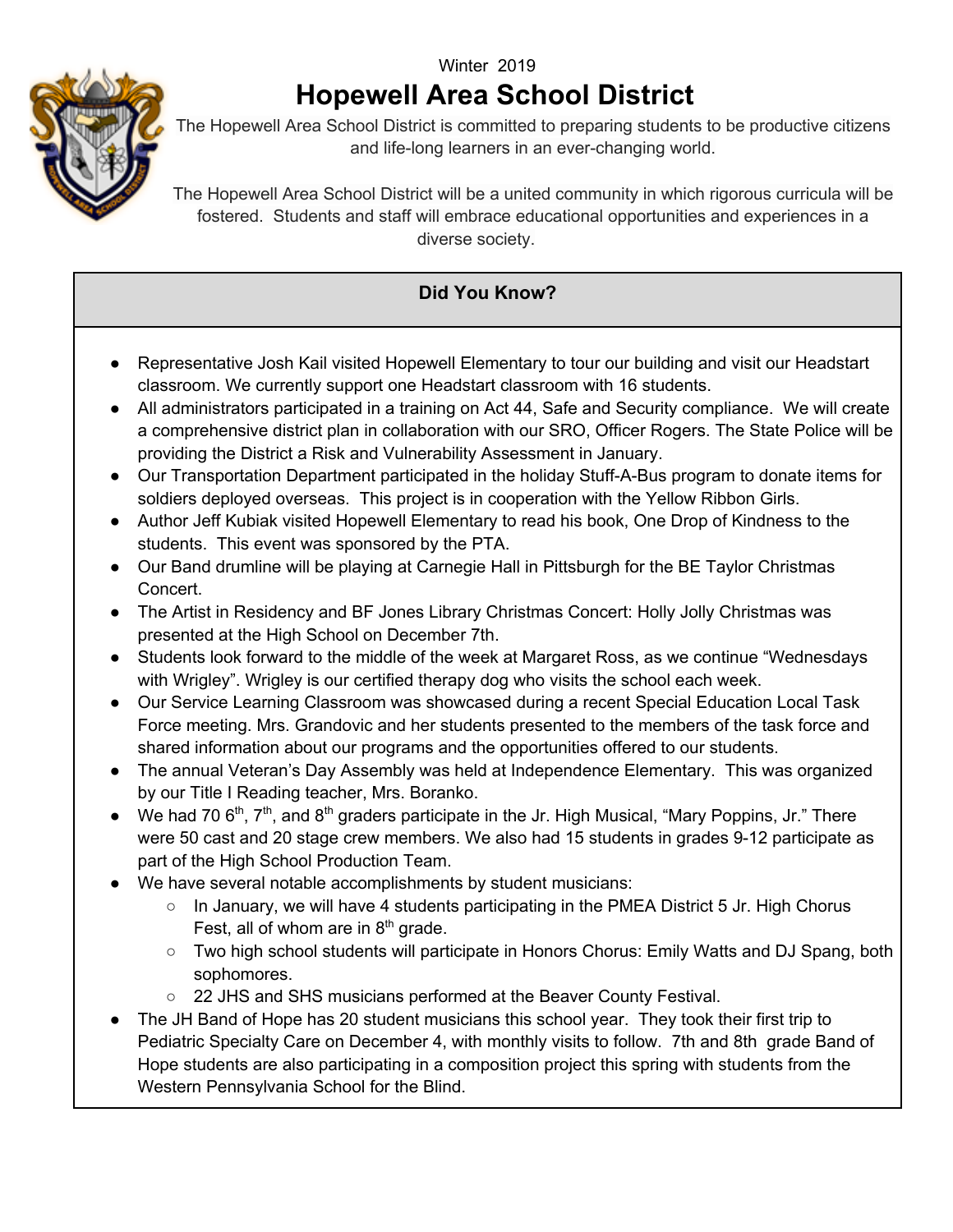- Classes from all three elementary schools took part in the Christmas Cards for Kayden program creating individual Christmas cards for a little boy in Michigan who is battling illness and has asked for people to send him cards for the holidays.
- District Equity Committee plans are underway and we will begin meeting in Winter/Spring 2020.
- Core crisis teams in each building were re-certified in de-escalation techniques through Crisis Prevention and Intervention (CPI) training which was facilitated by the BVIU.
- In an effort to improve and expand opportunities for students to explore potential career options, the district has established a Career and College Readiness Advisory Council which includes community members, local business owners, representatives from the Beaver and Allegheny County Chambers of Commerce, representatives from local technical programs and colleges, and representatives from Juvenile Services. The goals of this advisory council are to help the district identify areas of strength and need in our existing career exploration activities and to develop new exploration activities for students of all ages.
- Our second Student Services Parent Roundtable meeting was held. These informal meetings focus on special education and student services and are open to all parents and families.
- 12 student ambassadors and two counselors from the High School and Junior High participated in the Beaver County Youth Ambassador Program (YAP) at CCBC. (YAP) is a youth-centered, youthdriven program with kids in grades 8-12. This is a county-wide program for all Beaver County districts that helps support mental health awareness.
- The US Marine Corps and a team of X Games BMX riders presented a "No Place for Hate" Anti Bullying assembly at Hopewell High School. This fast-paced high energy positive interaction assembly was very well received by the HHS students.
- This fall, Mr. Short accompanied four HHS student-athletes to the annual WPIAL Sportsmanship Summit at Heinz History Center. This WPIAL event brings together students from all WPIAL schools to promote sportsmanship and leadership.
- Sixth-grade students have experienced monthly career exploration speakers, learning about jobs as an Air Traffic Controller, Teacher, Principal, and Law Enforcement.
- High school students participated in the county's first International Diplomatic Simulation workshop brought here by the Beaver County Gifted Consortium. Students were introduced to the process, given a situation common to the world today, and had the morning to try and negotiate a solution.
- 7th-grade computer classes are working on Apple Coding Programs, Everyone Can Code 1 & 2. Using iPads and the Swift Playground app students are learning code for loops and conditions.
- High school students attended the Student Leadership Forum at RMU in October. This forum centered on "America's Involvement in the World; why we should care.". Students heard from Angelica Ocampo Pres/CEO of World Affairs Council of Pittsburgh, Former French Consul Jean-Pierre Collet, and US Congressman Connor Lamb.
- Animal Friends partners have visited a number of our JH classrooms. Students choose books, practice their reading, and interact with therapy dogs.
- 67 Physics students attended an NFL Alumni Pro Day Experience at RMU. This educational program features former NFL Players and coaches, technology experts, STEM educators, military leaders, and successful professionals. The goals of the program were to introduce high school students to future careers in STEM fields and to give them the chance to learn from individuals who have been successful in athletics and business in our community.
- 174 students participated in Fall sports including Cheer, B/G Cross Country, Football, B/G Golf, B/G Soccer, Girls Tennis and Girls Volleyball.
- 126 students are participating in Winter Sports including B/G Basketball, Bocce, Bowling, Cheer, Gymnastics, B/G Swimming, Wrestling, and Hockey.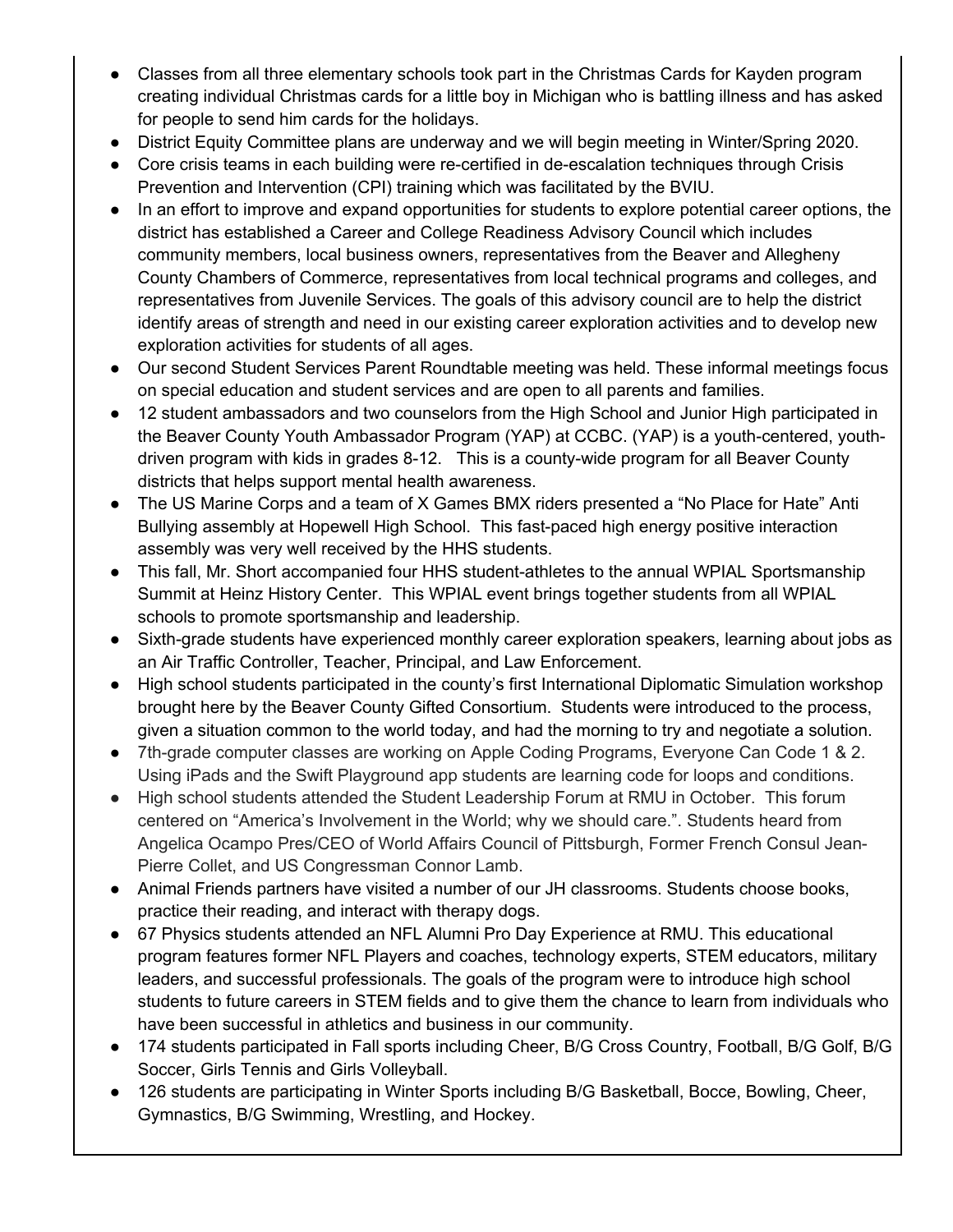## **Notable Recognition**

- Thank you to School Board Members, Mr. Santia and Mr. Patterson for their service to the district. Welcome to our new Board Members, Mrs. Harries and Dr. Erickson.
- HHS Junior Volleyball player Leah Driscoll received all WPIAL Honors for her outstanding play during the fall Volleyball season.
- 372 HS students who had no behavioral or attendance issues in the first quarter went to Main Event in Robinson for our first Viking PRIDE incentive day. Students bowled, played laser tag, played pool, played arcade games, and ate pizza.
- 2 high school students and 9 JH students attended the Academic Games Propaganda competition presented by the Beaver County Academic Games League. Brooke Ladakos, Ethan Pletcher, and Delysia Jackson all qualified in the top 30% of competitors.

| <b>Curriculum, Instruction, and Assessment</b>                                                                                                                                                                                                                                                                          | <b>Technology</b>                                                                                                                                                                                                                                                                                                                                                                          |
|-------------------------------------------------------------------------------------------------------------------------------------------------------------------------------------------------------------------------------------------------------------------------------------------------------------------------|--------------------------------------------------------------------------------------------------------------------------------------------------------------------------------------------------------------------------------------------------------------------------------------------------------------------------------------------------------------------------------------------|
| Winter keystones have been completed in<br>Algebra, Literature, and Biology.<br>The district applied for a Teacher in the<br>Workplace grant through PDE. If awarded,<br>the \$25,000 would go towards teacher<br>stipends and curriculum writing with a focus on<br>preparing graduates for workforce<br>expectations. | • The district is gearing up for our 4th annual<br>Tech Fest. This full day of professional<br>development is based on teacher needs<br>and interests. Many sessions are also led<br>by teachers.<br>Office 365 licensing is being deployed now<br>through the next quarter.<br>We have also deployed devices to para-<br>$\bullet$<br>professionals for use in the Senior High<br>School. |